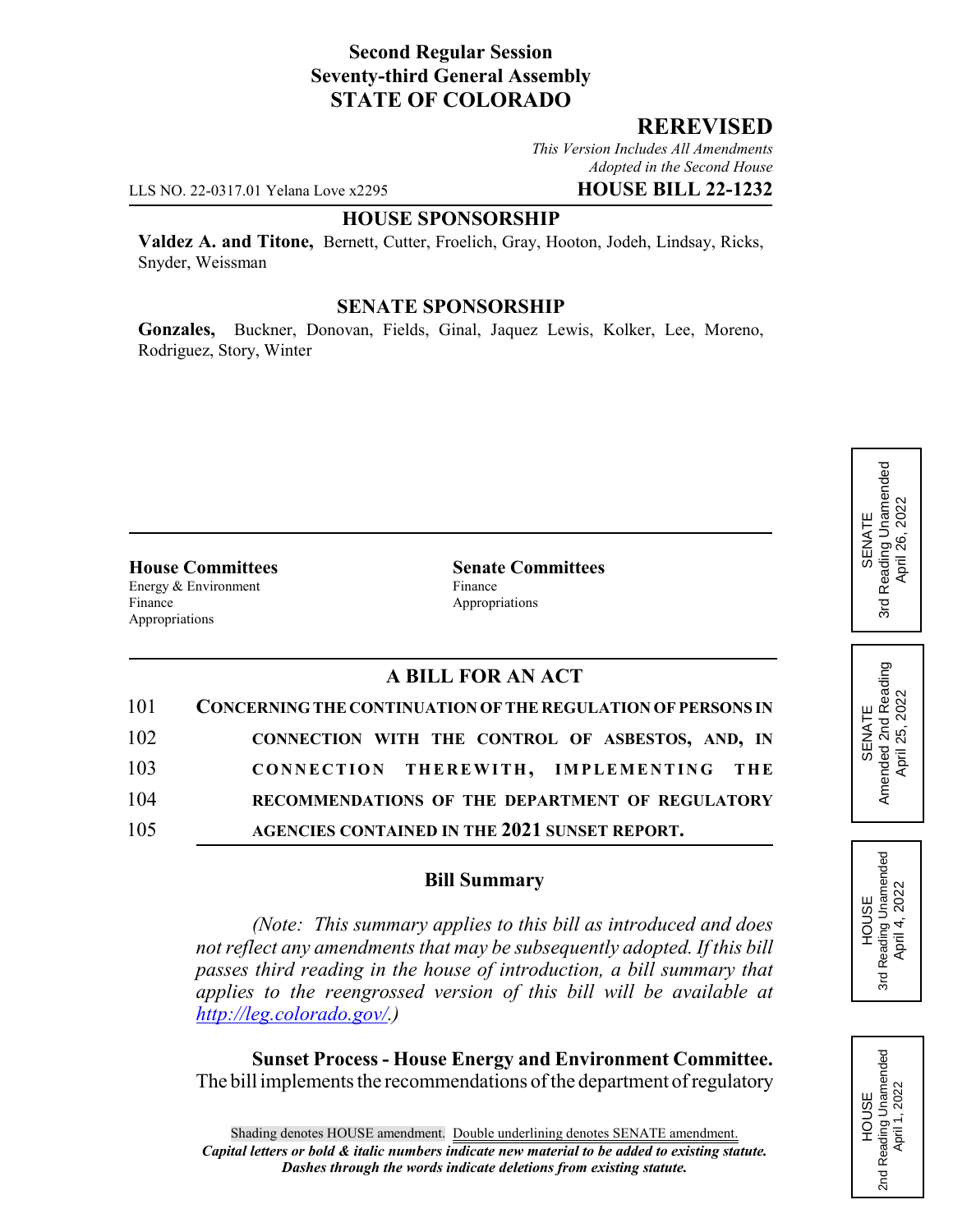agencies, as contained in the department's sunset review of the regulation of persons in connection with the control of asbestos, as follows:

- Continues the regulation for 5 years, until September 1, 2027;
- Removes limits on the ability of the air quality control commission to promulgate rules more stringent than the standards set forth in the federal "Occupational Safety and Health Act" (OSHA) and federal regulations promulgated pursuant to OSHA; and
- Requires a local government to add language regarding asbestos inspections on each application to renovate or demolish property.

| Be it enacted by the General Assembly of the State of Colorado:                    |
|------------------------------------------------------------------------------------|
| <b>SECTION 1.</b> In Colorado Revised Statutes, 24-34-104, repeal                  |
| $(23)(a)(III)$ ; and <b>add</b> $(28)(a)(VII)$ as follows:                         |
| 24-34-104. General assembly review of regulatory agencies                          |
| and functions for repeal, continuation, or reestablishment - legislative           |
| <b>declaration - repeal.</b> $(23)(a)$ The following agencies, functions, or both, |
| are scheduled for repeal on September 1, 2022:                                     |
| (III) The certification of persons in connection with the control of               |
| asbestos in accordance with part 5 of article 7 of title 25, C.R.S.;               |
| $(28)$ (a) The following agencies, functions, or both, are scheduled               |
| for repeal on September 1, 2027:                                                   |
| (VII) THE CERTIFICATION OF PERSONS IN CONNECTION WITH THE                          |
| CONTROL OF ASBESTOS IN ACCORDANCE WITH PART 5 OF ARTICLE 7 OF                      |
| TITLE 25.                                                                          |
| <b>SECTION 2.</b> In Colorado Revised Statutes, amend 25-7-512 as                  |
| follows:                                                                           |
| 25-7-512. Repeal of part. This part 5 is repealed, effective                       |
| September 1, 2022 SEPTEMBER 1, 2027. Before the repeal, the department             |
| of regulatory agencies shall review the functions of the division under this       |
|                                                                                    |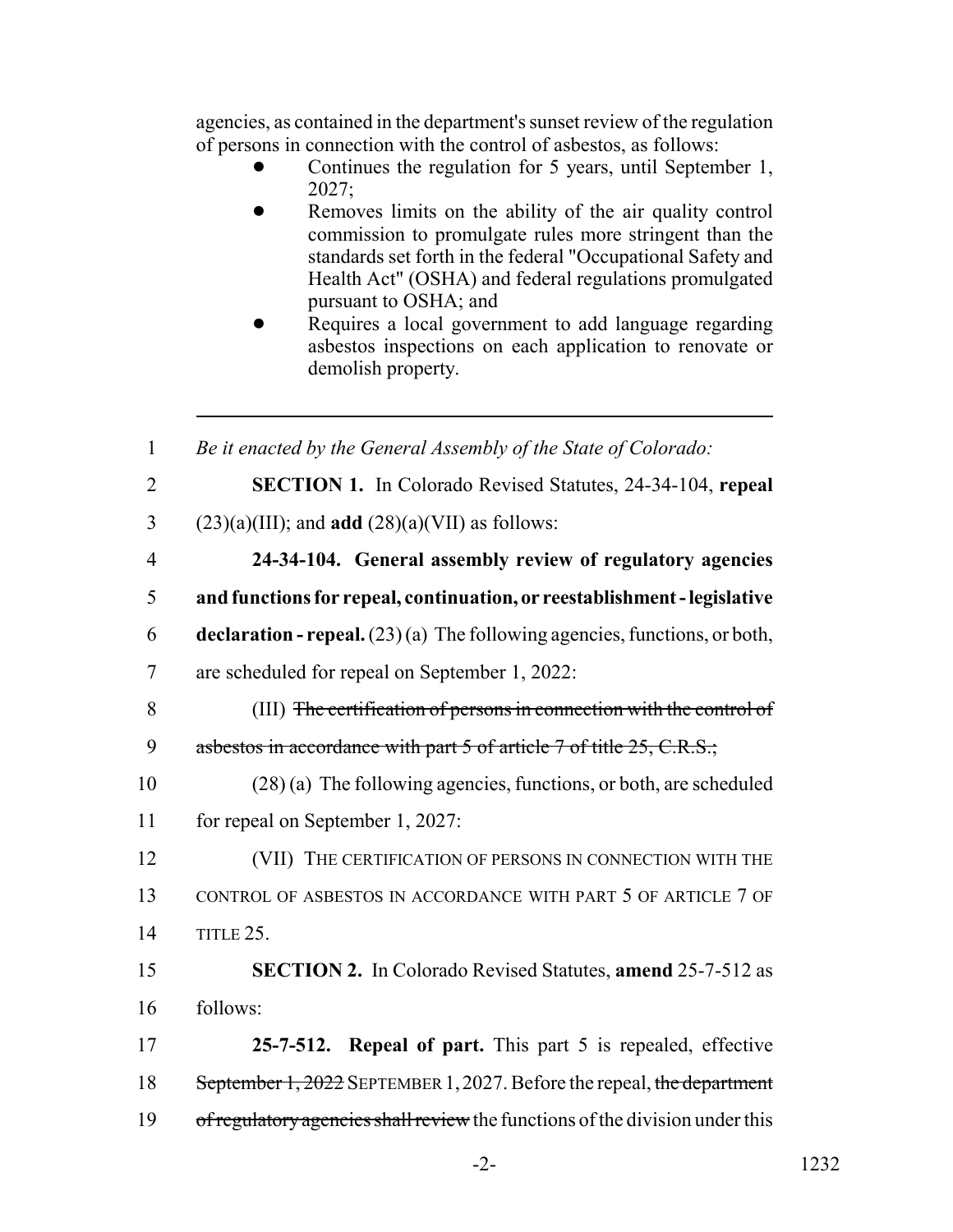1 part 5 as provided for in ARE SCHEDULED FOR REVIEW IN ACCORDANCE 2 WITH section 24-34-104. C.R.S.

# 3 **SECTION 3.** In Colorado Revised Statutes, 25-7-501, **amend** (1) 4 as follows:

 **25-7-501. Legislative declaration.** (1) The general assembly hereby declares that it is in the interest of the general public to control the exposure of the general public to friable asbestos. It is the intent of the general assembly to ensure the health, safety, and welfare of the public by regulating the practice of asbestos abatement in locations to which the general public has access for the purpose of ensuring that such abatement 11 is performed in a manner which THAT will minimize the risk of release of asbestos. However, it is not the intent of the general assembly to regulate 13 occupational health practices which THAT are regulated pursuant to 14 federal laws. or to grant any authority to the department of public health 15 and environment to enter and regulate work areas where general public 16 access is limited. It is the intent of the general assembly that the commission may adopt regulations to permit the enforcement of the national emission standards for hazardous air pollutants as set forth in 42 U.S.C. sec. 7412. **SECTION 4.** In Colorado Revised Statutes, 25-7-502, **amend** 21 (1)(a) and (1)(c); and **add** (3)(b)(IV) and (5.5) as follows: **25-7-502. Definitions.** As used in this part 5, unless the context otherwise requires: (1) (a) "Area of public access" means any building, facility, or 25 property, or  $\frac{1}{2}$  property, or  $\frac{1}{2}$  be that A portion thereof, that any member of the general 26 public can enter without limitation or restriction by the owner or lessee 27 under normal business conditions; except that OR BE EXPOSED TO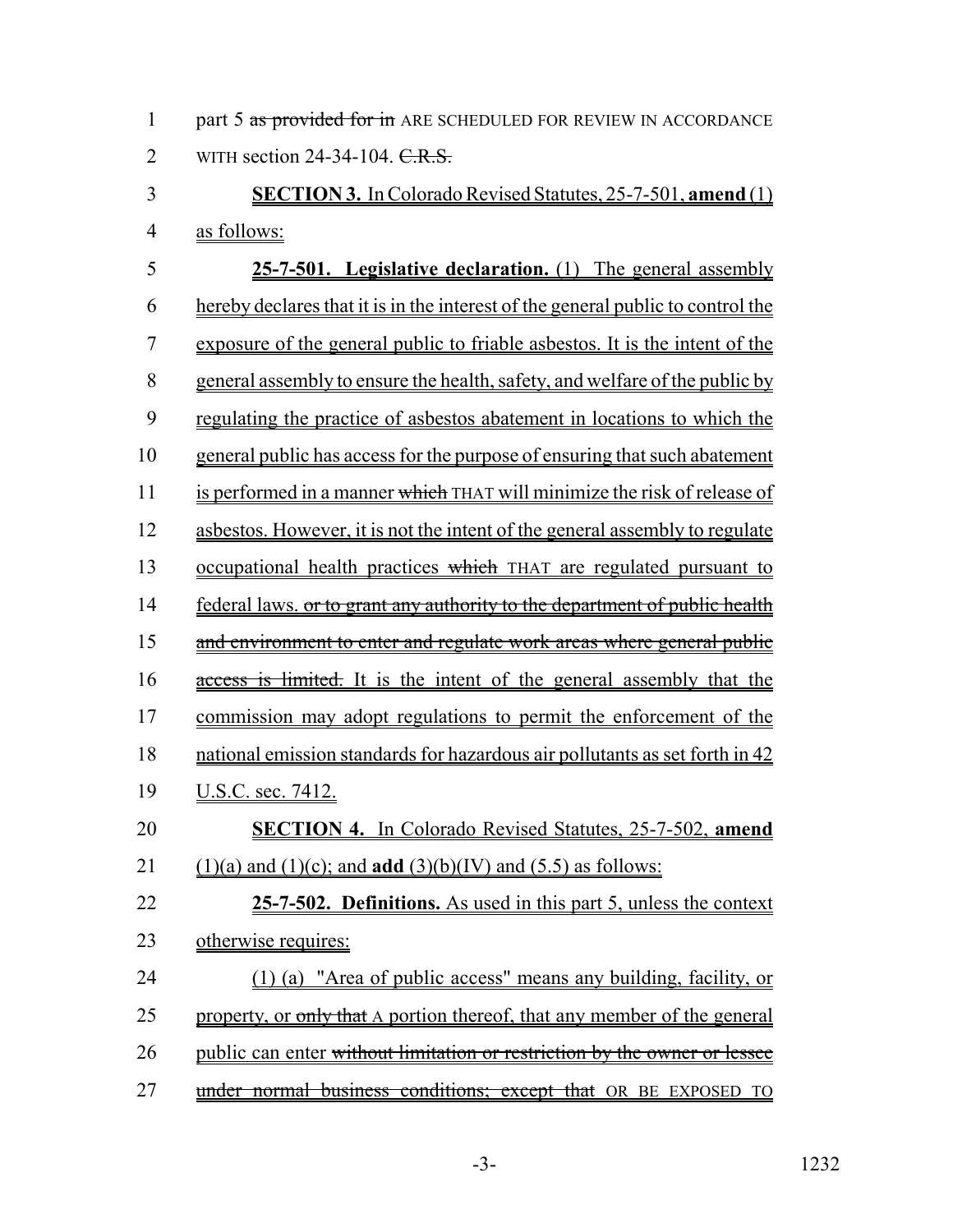| $\mathbf{1}$   | ASBESTOS FROM THE AREA. "Area of public access" includes a                                               |
|----------------|----------------------------------------------------------------------------------------------------------|
| $\overline{2}$ | single-family residential dwelling and any facility that charges the general                             |
| 3              | public a fee for admission, such as any theater or arena. For purposes of                                |
| $\overline{4}$ | this subsection (1), "general public" does not include employees of the                                  |
| 5              | entity that owns, leases, or operates such building, facility, or property, or                           |
| 6              | such portion thereof, or any service personnel or vendors connected                                      |
| 7              | therewith.                                                                                               |
| 8              | (c) Notwithstanding the provisions of paragraph (a) of this                                              |
| 9              | $\frac{\text{subsection} (1)}{\text{subsection} (1)}$ SUBSECTION (1)(a) OF THIS SECTION, a single family |
| 10             | <u>residential dwelling shall not be considered an area of public access for</u>                         |
| 11             | purposes of this part 5 CONDUCTING ASBESTOS ABATEMENT if the                                             |
| 12             | homeowner who resides in the single family dwelling that is the                                          |
| 13             | homeowner's primary residence requests, on a form provided by the                                        |
| 14             | division, that the single family dwelling not be considered an area of                                   |
| 15             | public access.                                                                                           |
| 16             | (3) "Asbestos abatement" means any of the following:                                                     |
| 17             | (b) The following practices intended to prevent the escape of                                            |
| 18             | asbestos fibers into the atmosphere:                                                                     |
| 19             | (IV) CONDUCTING A MAJOR SPILL RESPONSE.                                                                  |
| 20             | "FACILITY" MEANS ANY INSTITUTIONAL, COMMERCIAL,<br>(5.5)                                                 |
| 21             | PUBLIC, INDUSTRIAL, SCHOOL, OR RESIDENTIAL STRUCTURE; ANY                                                |
| 22             | INSTALLATION; ANY BUILDING, INCLUDING ANY STRUCTURE,                                                     |
| 23             | INSTALLATION, OR BUILDING CONTAINING CONDOMINIUMS OR INDIVIDUAL                                          |
| 24             | DWELLING UNITS OPERATED AS A RESIDENTIAL COOPERATIVE; ANY SHIP;                                          |
| 25             | ANY RAILCAR; AND ANY ACTIVE OR INACTIVE WASTE DISPOSAL SITE.                                             |
| 26             | <b>SECTION 5.</b> In Colorado Revised Statutes, 25-7-503, amend                                          |
| 27             | $(1)(a)$ introductory portion, $(1)(a)(I)$ , $(1)(a)(IV)$ , $(1)(a)(VI)$ , $(1)(a)(IX)$ ,                |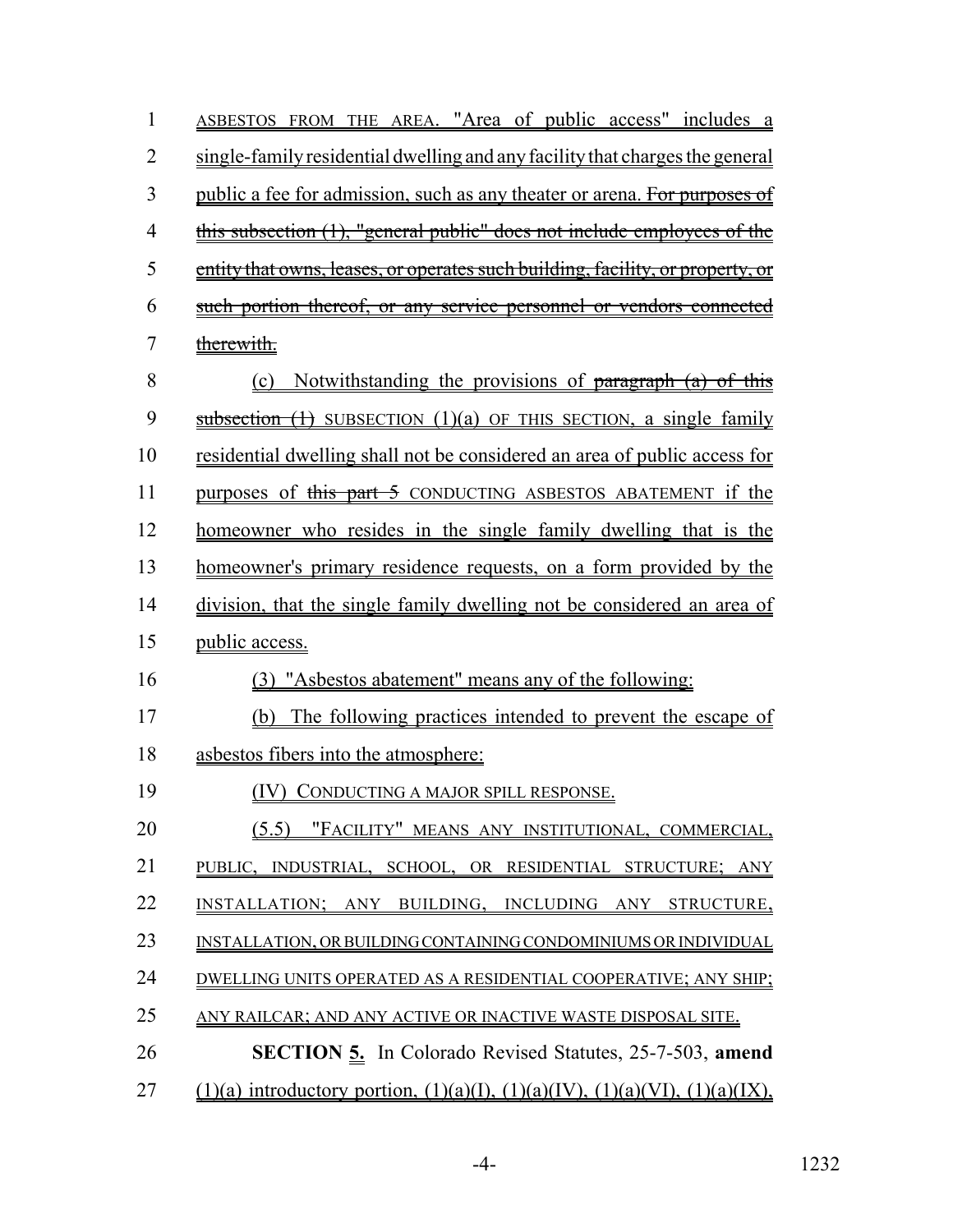1 (1)(b)(II), and (1)(b)(III)(B); and **repeal** (1)(a)(VII), (1)(a)(VIII), and (2)

2 as follows:

3 **25-7-503. Powers and duties of commission - rules - delegation** 4 **of authority to division.** (1) The commission has the following powers 5 and duties:

6 (a) To promulgate rules pursuant to section  $24-4-103$ ,  $C.R.S.,$ 7 regarding the following, as are necessary to implement the provisions of 8 this part 5: only for areas of public access:

9 (I) Performance standards and practices for asbestos abatement; 10 which are not more stringent than 29 CFR 1910.1001 and 1926.1101;

11 (IV) Requirements for air pollution permits. Permits shall be 12 required for asbestos abatement projects in any building, facility, or

13 structure OR PROPERTY, or any portion thereof, having public access; 14 except that the requirements of this subparagraph (IV) SUBSECTION

 $15$  (1)(a)(IV) shall not apply to asbestos abatement projects performed by an

16 individual on a single-family residential dwelling THAT IS THE 17 INDIVIDUAL'S PRIMARY RESIDENCE.

18 (VI) Fees for certification as: A trained supervisor, WORKER, 19 PROJECT DESIGNER, INSPECTOR, MANAGEMENT PLANNER, AND AIR 20 MONITORING SPECIALIST; AND A GENERAL ABATEMENT CONTRACTOR; 21 (VII) Fees for certification which is required under federal law to 22 engage in the inspection of schools, the preparation of asbestos

23 management plans for schools, and the performance of asbestos

24 abatement services for schools;

25 (VIII) Fees for a certificate to perform asbestos abatement;

26 (IX) Assessment procedures which THAT determine the need for

27 response actions for friable asbestos-containing materials. Such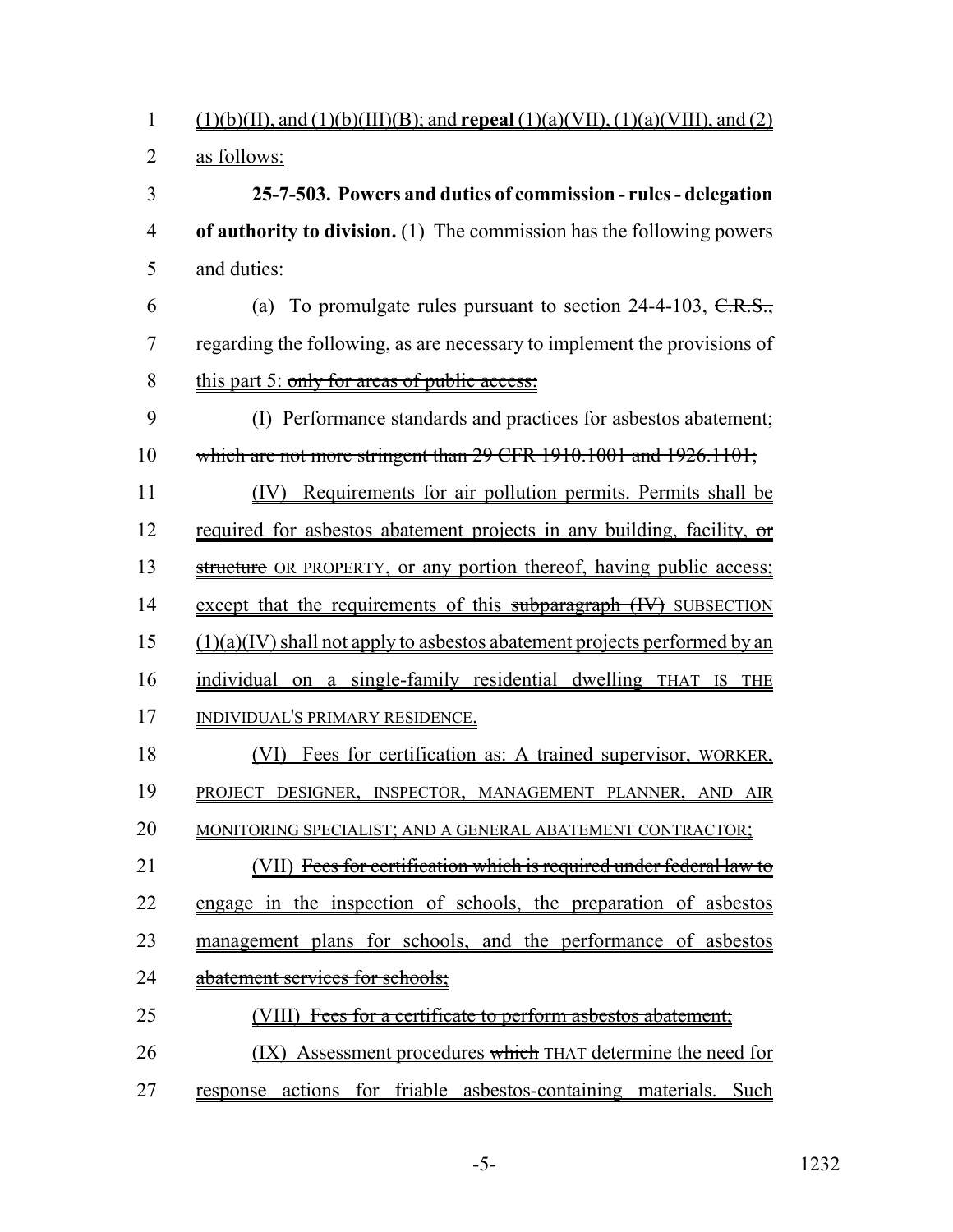| $\mathbf{1}$   | procedures shall include, but not be limited to, AN INITIAL INSPECTION TO     |
|----------------|-------------------------------------------------------------------------------|
| $\overline{2}$ | DETERMINE IF ASBESTOS-CONTAINING MATERIALS ARE PRESENT, visual                |
| 3              | inspection, and air monitoring which THAT shows an airborne                   |
| $\overline{4}$ | concentration of asbestos during normal occupancy conditions in excess        |
| 5              | of the maximum allowable level established by the commission in               |
| 6              | state-owned or state-leased buildings. Nothing in this subparagraph (IX)      |
| 7              | $SUBSECTION (1)(a)(IX) shall be constructed to require that such assessments$ |
| 8              | be made in state-owned or state-leased buildings; however, such               |
| 9              | procedures shall be followed in the event any such assessment is made.        |
| 10             | (b) To promulgate rules pursuant to section 24-4-103, C.R.S.,                 |
| 11             | regarding the following, as are necessary to implement the provisions of      |
| 12             | this part 5, as required by the federal "Clean Air Act", 42 U.S.C. sec.       |
| 13             | <u>7412 et seq., as amended:</u>                                              |
| 14             | (II) Requirements of notification, as consistent with the federal             |
| 15             | act, to demolish, renovate, or perform asbestos abatement in any building,    |
| 16             | structure, facility, or installation OR PROPERTY, or any portion thereof,     |
| 17             | which THAT contains asbestos, except within such minimum scope of             |
| 18             | asbestos abatement or when otherwise exempt;                                  |
| 19             | (III) (B) The division shall provide information to local                     |
| 20             | governments to be used in connection with the issuance of a building          |
| 21             | permit regarding the need for an inspection for the presence of               |
| 22             | asbestos-containing materials prior to renovation or demolition of any        |
| 23             | building, structure, facility, or installation OR PROPERTY that may contain   |
| 24             | asbestos.                                                                     |
| 25             | Notwithstanding any other provisions of this section to the<br>(2)            |
| 26             | contrary, neither the commission nor the division shall have the authority    |
| 27             | to enforce standards more restrictive than the federal standards set forth    |

-6- 1232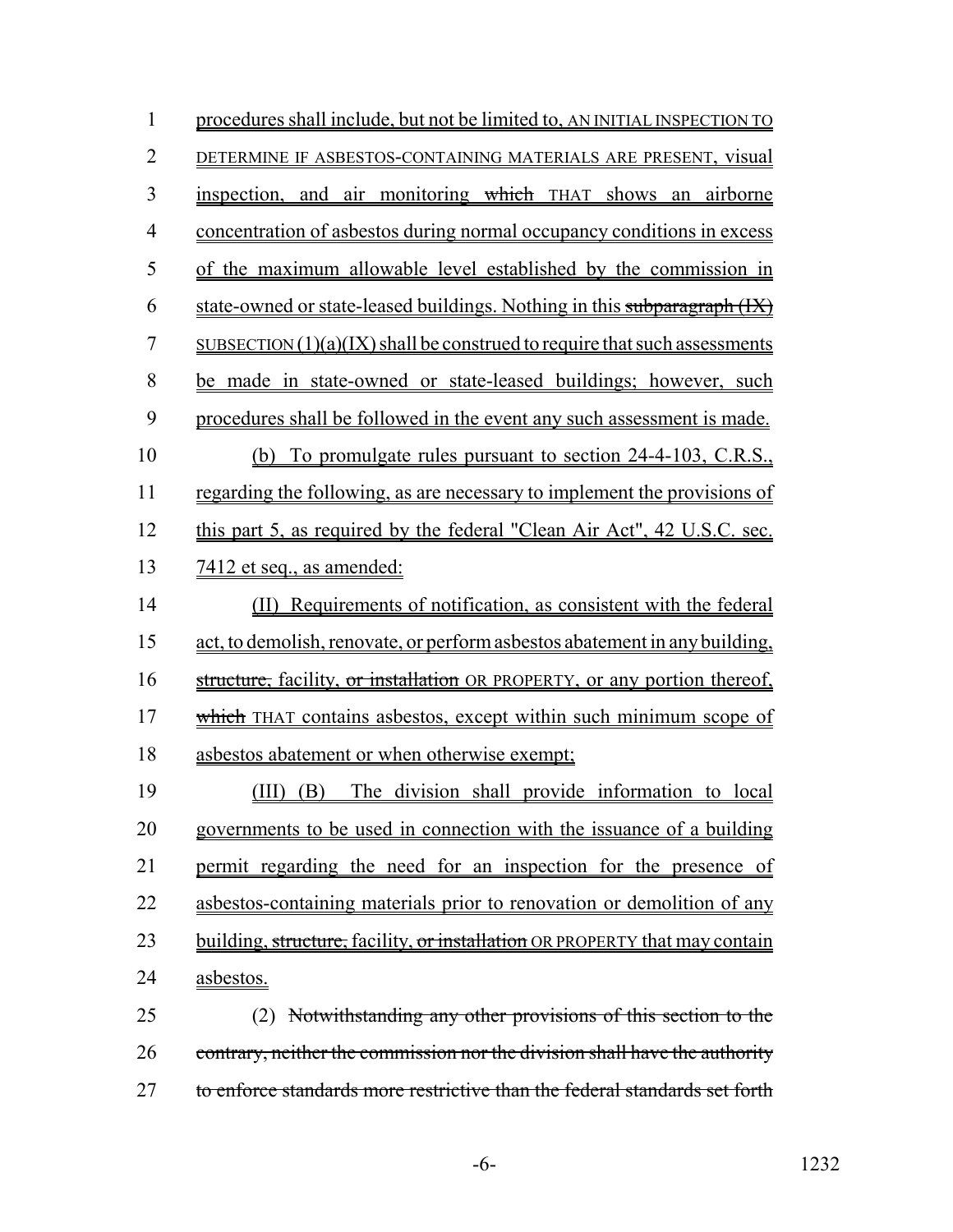1 in the "Occupational Safety and Health Act", on asbestos abatement 2 projects which are subject to such federal standards; except that, nothing 3 in this subsection (2) shall be construed to prevent the application and 4 enforcement of the maximum allowable asbestos level prescribed in 5 subparagraph  $(H)$  of paragraph  $(a)$  of subsection  $(1)$  of this section as a 6 clearance level and a condition of reentry by the general public upon 7 completion of the project. 8 **SECTION 6.** In Colorado Revised Statutes, 25-7-504, **amend** (1) 9 and  $(2)(a)$  as follows: 10 **25-7-504. Asbestos abatement project requirements -** 11 **certificate to perform asbestos abatement - certified trained persons.** 12 (1) (a) Any person who inspects schools for the presence of friable 13 asbestos, prepares asbestos management plans for schools, or conducts 14 asbestos abatement services in schools shall obtain certification pursuant 15 to section 25-7-507. 16 (b) Any person OTHER THAN THE GENERAL ABATEMENT 17 CONTRACTOR who inspects public or commercial buildings ANY 18 BUILDING, FACILITY, OR PROPERTY for the presence of asbestos, prepares 19 management plans for public and commercial buildings, designs 20 abatement actions in public and commercial buildings ANY BUILDING, 21 FACILITY, OR PROPERTY, or conducts abatement actions in public and 22 commercial buildings ANY BUILDING, FACILITY, OR PROPERTY shall obtain 23 certification pursuant to section 25-7-507. 24 (2) (a) Any person A GENERAL ABATEMENT CONTRACTOR who 25 conducts asbestos abatement in any building, other than a school, 26 FACILITY, OR PROPERTY shall obtain a certificate to perform asbestos 27 abatement pursuant to section 25-7-505 unless such abatement project is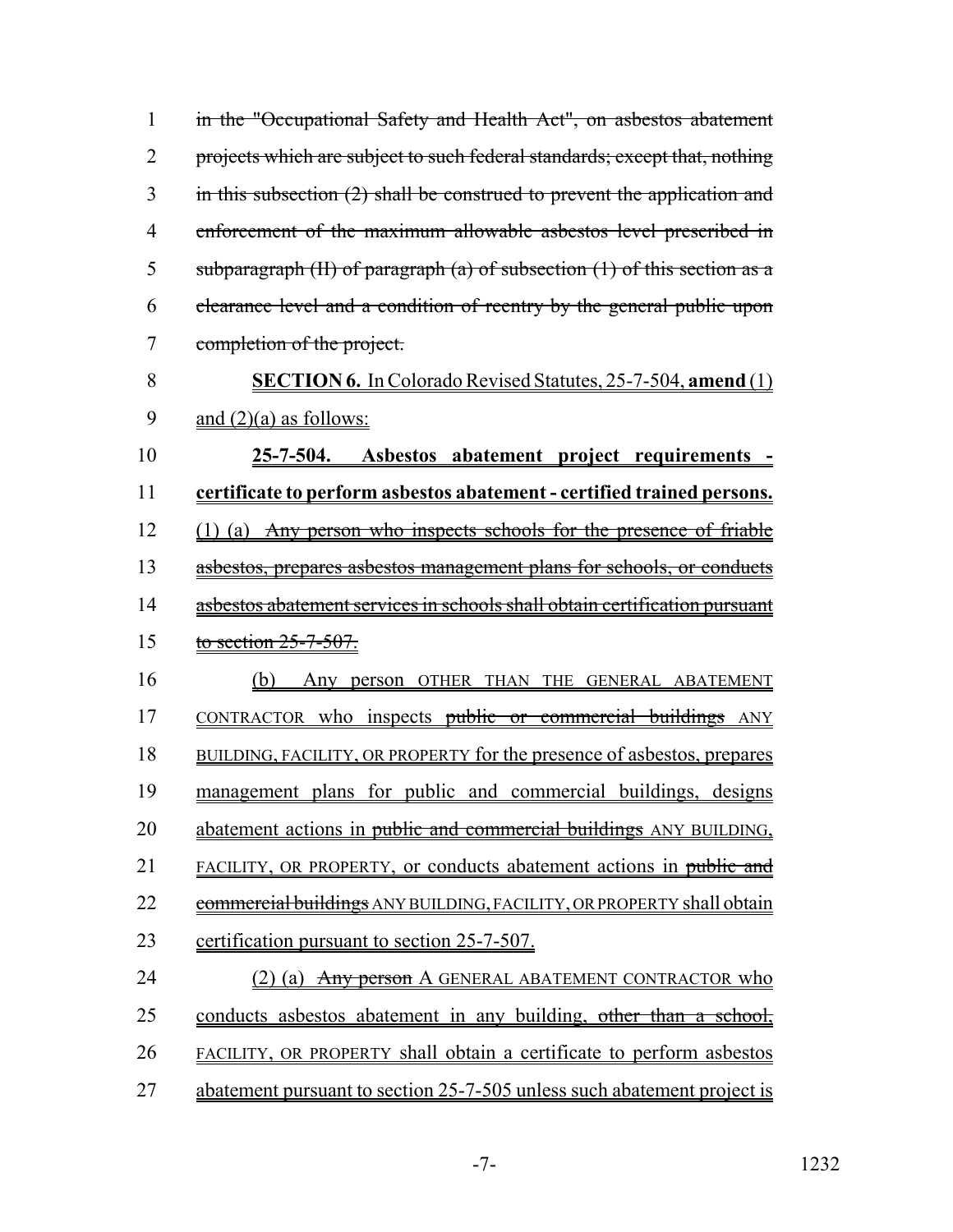| 1              | exempt from the requirement for certification pursuant to rules and               |
|----------------|-----------------------------------------------------------------------------------|
| $\overline{2}$ | regulations promulgated by the commission.                                        |
| 3              | <b>SECTION 7.</b> In Colorado Revised Statutes, <b>amend</b> 25-7-507 as          |
| $\overline{4}$ | follows:                                                                          |
| 5              | 25-7-507. Certification required under federal law for asbestos                   |
| 6              | projects in facilities. Pursuant to the federal "Asbestos Hazard"                 |
| 7              | Emergency Response Act of 1986", Public Law 99-519, CODIFIED AT 15                |
| 8              | U.S.C. SEC. 2641 ET SEQ., AS AMENDED and the federal "Asbestos School             |
| 9              | Hazard Abatement Reauthorization Act of 1990", Public Law 101-637,                |
| 10             | AS AMENDED, the division shall certify, in the manner required under the          |
| 11             | <u>federal law, all persons engaged in the inspection of schools or public or</u> |
| 12             | commercial buildings ANY BUILDING, FACILITY, OR PROPERTY, the                     |
| 13             | preparation of management plans for schools or public or commercial               |
| 14             | <b>buildings</b> ANY BUILDING, FACILITY, OR PROPERTY, the design of abatement     |
| 15             | actions in schools or public or commercial buildings ANY BUILDING,                |
| 16             | <b>FACILITY, OR PROPERTY, or the conduct of abatement actions in schools</b>      |
| 17             | or public or commercial buildings ANY BUILDING, FACILITY, OR PROPERTY.            |
| 18             | <b>SECTION 8.</b> In Colorado Revised Statutes, 25-7-507.5, amend                 |
| 19             | $(5)(c)(I)$ as follows:                                                           |
| 20             | 25-7-507.5. Renewal of certificates - rules - recertification.                    |
| 21             | (5) (c) (I) The commission shall promulgate rules governing refresher             |
| 22             | training programs for persons in both school and nonschool WHO                    |
| 23             | CONDUCT asbestos abatement ACTIVITIES. Such programs shall not exceed             |
| 24             | the requirements of refresher training mandated under the federal                 |
| 25             | "Asbestos Hazard Emergency Response Act of 1986", Public Law                      |
| 26             | 99-519, CODIFIED AT 15 U.S.C. SEC. 2641 ET SEQ., AS AMENDED, and any              |
| 27             | rules promulgated pursuant to such federal law.                                   |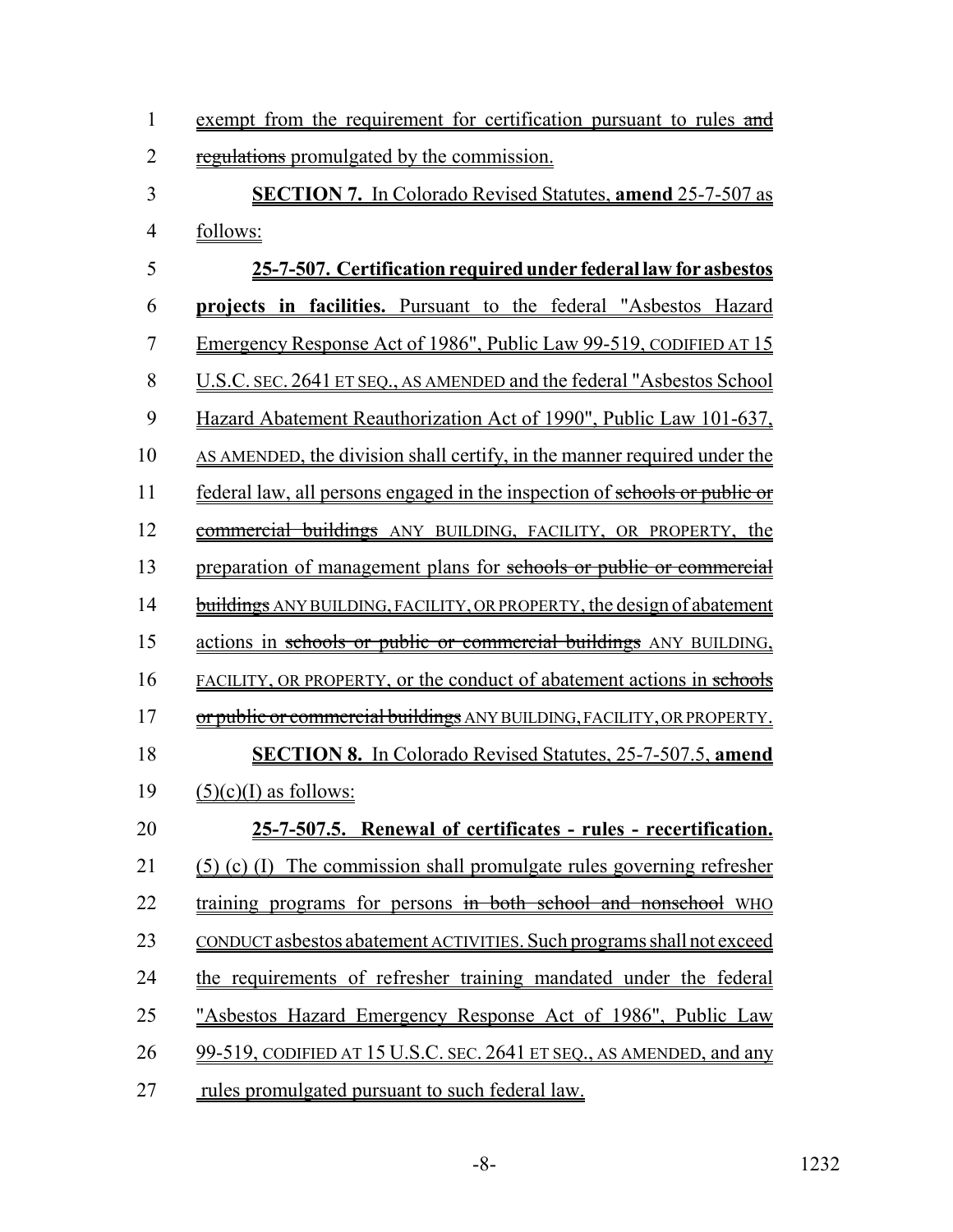| $\mathbf{1}$   | <b>SECTION 9.</b> In Colorado Revised Statutes, 25-7-509.5, amend          |
|----------------|----------------------------------------------------------------------------|
| $\overline{2}$ | $(2)(b)$ as follows:                                                       |
| 3              | 25-7-509.5. Building permits. $(2)$ (b) When updating the                  |
| $\overline{4}$ | application form for a permit to renovate property or a permit to demolish |
| 5              | property, the local government entity shall include on the application     |
| 6              | form substantially the following information:                              |
| 7              |                                                                            |
| 8              | <b>IN ASBESTOS INSPECTION <del>HAS BEEN</del></b>                          |
| 9              | CONDUCTED ON THE BUILDING<br><b>WAS</b>                                    |
| 10             | MATERIALS THAT WILL BE DISTURBED BY                                        |
| 11             | THIS PROJECT ON OR ABOUT:                                                  |
| 12             | (DATE)                                                                     |
| 13             | IT WAS DETERMINED THAT AN                                                  |
| 14             | <b>ASBESTOS INSPECTION IS NOT REQUIRED</b>                                 |
| 15             | <u>UNDER STATE LAW.</u>                                                    |
| 16             | IF YOU HAVE QUESTIONS REGARDING WHETHER AN                                 |
| 17             | ASBESTOS INSPECTION IS REQUIRED UNDER STATE LAW                            |
| 18             | FOR YOUR PERMITTED PROJECT, PLEASE CONTACT THE                             |
| 19             | INDOOR ENVIRONMENT PROGRAM<br><b>WITHIN</b><br>THE                         |
| 20             | <b>DEPARTMENT OF PUBLIC HEALTH AND ENVIRONMENT FOR</b>                     |
| 21             | ADDITIONAL DETAILS BEFORE<br><b>BEGINNING</b><br><b>ANY</b>                |
| 22             | <b>DEMOLITION OR RENOVATION.</b>                                           |
| 23             | <b>SECTION 10.</b> In Colorado Revised Statutes, amend 25-7-511.6          |
| 24             | as follows:                                                                |
| 25             | 25-7-511.6. Refresher training - authorization. The commission             |
| 26             | shall promulgate rules and regulations governing refresher training        |
| 27             | programs for persons in both school and nonschool WHO CONDUCT              |